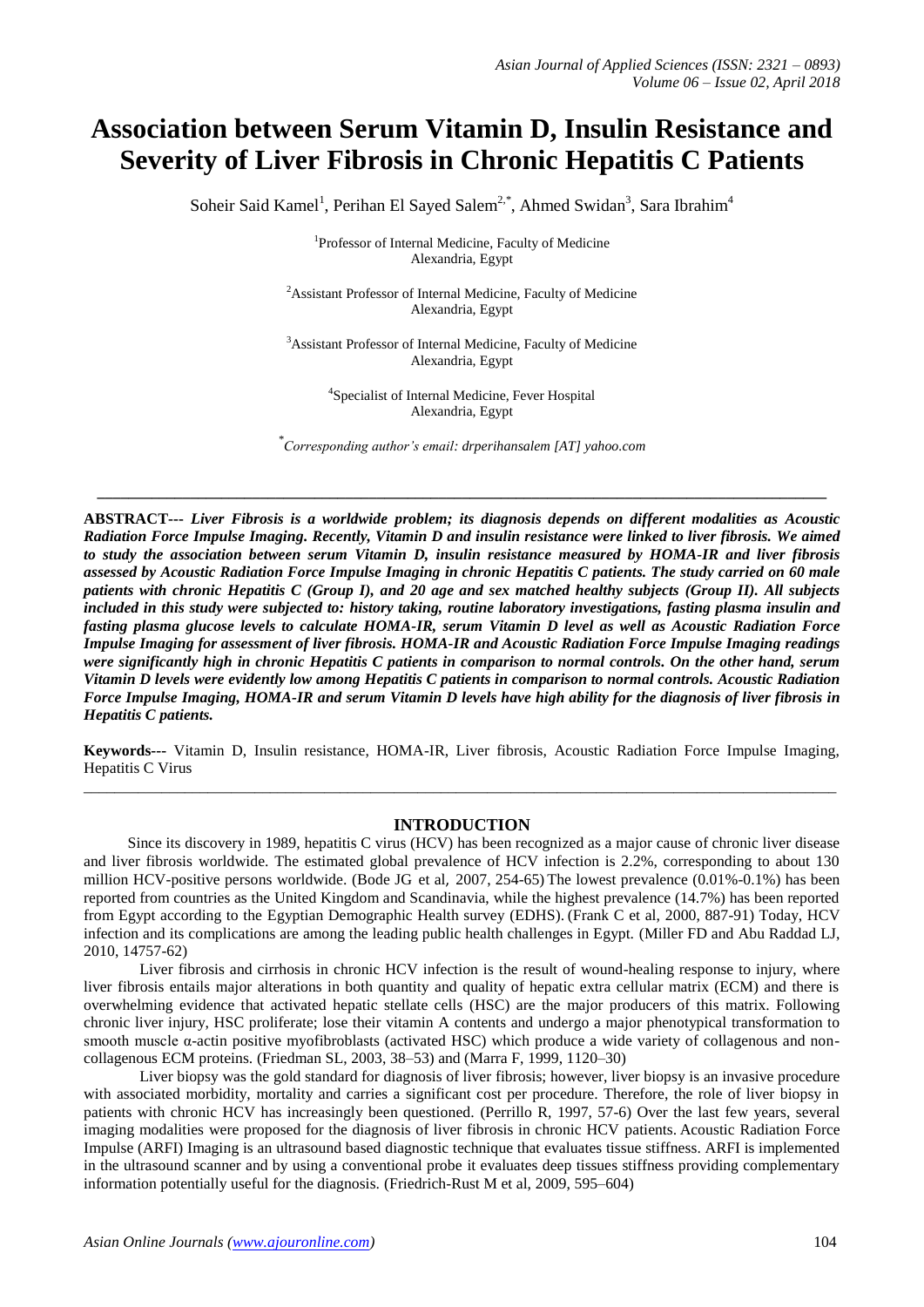Vitamin D (Vit D) is a fat soluble vitamin which can be considered both a vitamin and a hormone with known actions as calcium and phosphate homeostasis, development and maintenance of bone, together with potent antiproliferative; prodifferentiating and immunomodulatory activities. (Kochupillai N, 2008, 256-62)

Vit D itself is biologically inactive; therefore, it must be metabolized to its biologically active forms. Vit D enters the circulation carried on a specific protein and is transported to the liver. In the liver, the first step in the metabolic activation of Vit D is the hydroxylation of carbon 25 via mitochondrial cytochrome P-450 enzyme to form 25 hydroxy vitamin D [25(OH)D], the major circulating form of Vit D. In the kidneys and other tissues, the 25(OH)D-lalpha hydroxylase enzyme catalyzes a second hydroxylation of 25(OH)D, resulting in the formation of 1 alpha 25 dihydroxyvitamin D [l,25(OH)2D] the most potent form of Vit D. (Lips P, 2006, 4-8)

Insulin resistance (IR) describes an impaired biological response to normal levels of circulating insulin. Homeostasis model assessment of insulin resistance (HOMA-IR) is used to yield an estimate of insulin sensitivity and βcell function from fasting plasma insulin and glucose levels, where higher HOMA-IR score suggests greater degree of IR. HOMA-IR was calculated using the formula: HOMA-IR = fasting insulin ( $\mu$ U/ml) x fasting glucose (mg/dl)/405. (Le Roith D et al, 2001, 588-97) and (Hanley AJG et al, 2003, 463-9)

In many studies, the extent and rate of hepatic fibrosis progression were associated with IR, where IR in chronic HCV is closely linked to the hepatic inflammatory response against the virus. It is well known that chronic HCV is associated with increased level of tumor necrosis factor alpha (TNF- $\alpha$ ), where TNF- $\alpha$  elevation is associated with IR through interference with insulin signaling. (Kumar D et al, 2002, 1266–72) In addition, hyperinsulinemia itself may be a key factor in hepatic fibrogenesis where hyperinsulinemia directly stimulates HSC proliferation and secretion of ECM with up regulation of connective tissue growth factor, a key profibrogenic cytokine. (Paradis V et al, 2001, 738–44)

Vit D levels are inversely associated with IR and diabetes in epidemiological studies, also, Vit D improves insulin sensitivity of the target cells (liver, skeletal muscle, and adipose tissue), even in subjects with normal glucose tolerance. The mechanisms proposed which may underlie this effect include improvement in lean mass, regulation of insulin release, altered insulin receptor expression and enhancement of β-cell function. (Takiishi T et al, 2010, 419–46)

Moreover, there is growing evidence that Vit D status is related to chronic liver disease. In chronic HCV infection, Vit D status has been inversely correlated with liver fibrosis progression; where Vit D has antiproliferative and antifibrotic effects on the liver, and may have potential therapeutic value as a preventive and/or early treatment strategy for hepatic fibrosis. (Stokes CS et al, 2013, 338-52) Thus, the Endocrine Society Clinical Practice Guideline (ESCPG) recommended screening for Vit D deficiency in individuals at risk for deficiency, including those with chronic liver disease, and Vit D supplementation for deficient patients. (Holick MF et al, 2011, 1911–30)

The aim of the present work was to study the association between serum Vit D level, IR measured by HOMA-IR and the severity of liver fibrosis assessed by ARFI imaging in chronic HCV patients. Also, to compare these values with different studied clinical and laboratory parameters.

#### **SUBJECTS AND METHODS**

The study was carried on 60 male patients with chronic HCV recruited at Internal Medicine Department, Alexandria Main University Hospital and Alexandria Fever Hospital **(Group I)**. Also, 20 age and sex matched healthy subjects were included as a control group **(Group II)**. Exclusion criteria for patients include: chronic liver diseases other than chronic HCV, previous treatment with antiviral therapy for HCV, hepatocellular carcinoma, treatment with steatosis induced drugs (as methotrexate; glucocorticoids, L-asparginase and tetracycline), treatment with medications known to affect Vit D metabolism (as antiepileptic drugs; glucocorticoids; bisphosphonates and antiretroviral drugs), any known kidney diseases and diabetes mellitus.

All subjects included in this study were subjected to the following:

- Thorough history taking stressing on symptoms and signs of chronic liver disease [as fatigue, jaundice, ascites, gastrointestinal (GIT) bleeding, lower limb edema and hepatic encephalopathy], together with complete clinical examination both general and local abdominal examination [to assess the condition of the liver, the spleen as well as detection of ascites].
- Laboratory Investigations; including: 1-Complete blood count (CBC). 2-Liver biochemical profile; including: Alanine aminotransferase (ALT), aspartate aminotransferase (AST), prothrombin activity, serum bilirubin and albumin levels. 3-Viral markers; including: HCV antibodies, HBs Ag and quantitative PCR for HCV RNA in HCV positive patients.

4-Serum Vit D [25(OH)D] level.

5-Fasting plasma insulin and fasting plasma glucose levels to calculate HOMA-IR using the following equation:

## *Fasting Insulin*µU/ml×Fasting Glucose mg/dl

## 405

Acoustic radiation force impulse (ARFI) imaging to assess the degree of liver fibrosis.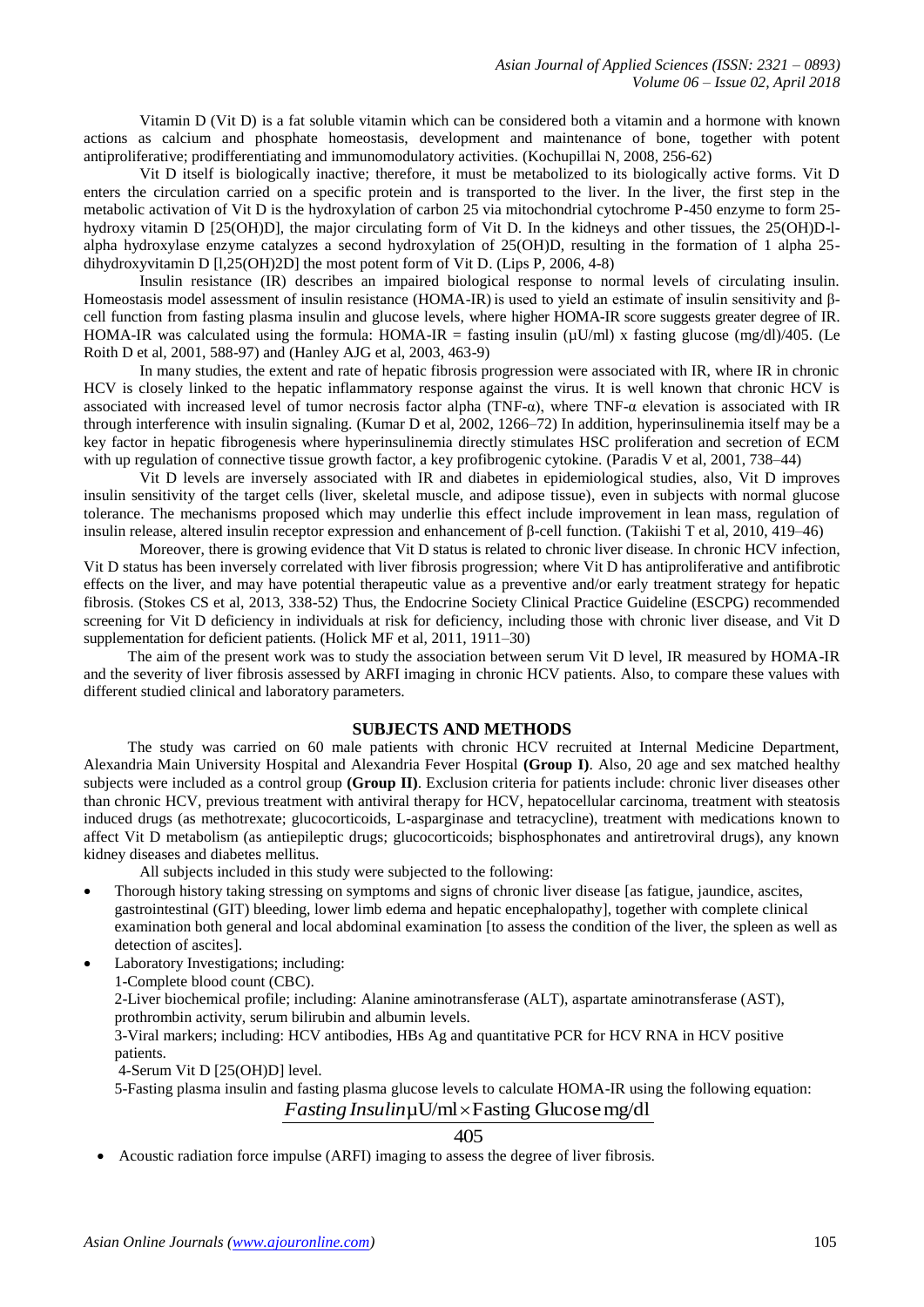The study was done after approval of the Faculty of Medicine, Alexandria University Medical Ethical Committee, and an informed written consent from all the subjects enrolled in the study was taken.

## **RESULTS**

#### **Demographic data:**

All our selected patients and control subjects were males. Regarding age, it showed close means of 55.6 $\pm$ 6.59 years and 54.45±7.23 years in **Group I** and **Group II** respectively.

## **Clinical presentation of HCV patients:**

**Table (1)** showed that fatigue and jaundice were the common presenting manifestations among our studied HCV patients (41.7%). Also, ascites; GIT bleeding; lower limb edema and hepatic encephalopathy were reported with variable percentages  $(38.3\%, 30\%, 23.3\%$  and  $18.3\%$  respectively).

| <b>Clinical presentation</b> | <b>Cases</b><br>$(n=60)$ | $\frac{0}{0}$ |
|------------------------------|--------------------------|---------------|
| Fatigue                      | 25                       | 41.7          |
| Jaundice                     | 25                       | 41.7          |
| Ascites                      | 23                       | 38.3          |
| GIT bleeding                 | 18                       | 30.0          |
| Lower limb edema             | 14                       | 23.3          |
| Hepatic encephalopathy       | 11                       | 18.3          |

**Table (1): Clinical presentation among Group I HCV patients.**

### **Studied laboratory parameters:**

#### CBC findings: **Table (2)**

Pancytopenia was found in HCV patients (**Group I)** in comparison to control group (**Group II)**, with evident statistical significant difference between both groups where  $p \le 0.001$ .

**Table (2): Comparison between the two studied groups according to CBC findings.**

|                                   | <b>Cases</b><br>$(n=60)$ | <b>Control</b><br>$(n=20)$ | <b>Test of</b><br>sig.   | P                       |
|-----------------------------------|--------------------------|----------------------------|--------------------------|-------------------------|
| Hb(g/dl)                          |                          |                            |                          |                         |
| $Min. - Max.$                     | $7.40 - 14.40$           | $11.0 - 14.0$              |                          |                         |
| $Mean + SD$ .                     | $10.83 \pm 2.03$         | $12.60 \pm 0.86$           | $t = 3.785^*$            | $< 0.001$ <sup>*</sup>  |
| Median                            | 11.0                     | 12.50                      |                          |                         |
| Platelets $(x10^3)$<br>(cell/cmm) |                          |                            |                          |                         |
| $Min. - Max.$                     | $50.0 - 280.0$           | $160.0 - 290.0$            |                          |                         |
| Mean $\pm$ SD.                    | $149.22 \pm 63.53$       | $226.50 \pm 38.84$         | $Z = 4.536^*$            | ${<}0.001$ <sup>*</sup> |
| Median                            | 151.0                    | 225.0                      |                          |                         |
| $WBC_S (x10^3)$                   |                          |                            |                          |                         |
| $Min. - Max.$                     | $1.62 - 10.0$            | $4.0 - 8.0$                |                          |                         |
| Mean $\pm$ SD.                    | $4.38 \pm 2.02$          | $5.68 \pm 1.20$            | $Z = 3.409$ <sup>*</sup> | $0.001*$                |
| Median                            | 3.75                     | 5.35                       |                          |                         |

t: Student t-test for comparing between the two groups

Z: for Mann Whitney test for comparing between the two groups \*: Statistically significant at  $p \le 0.05$ 

#### Liver biochemical profile: **Table (3)**

A significant increase in the level of liver enzymes (ALT, AST) and serum bilirubin in (**Group I)** HCV patients in comparison to control subjects (**Group II)** was reported. On the other hand, a significant decrease in prothrombin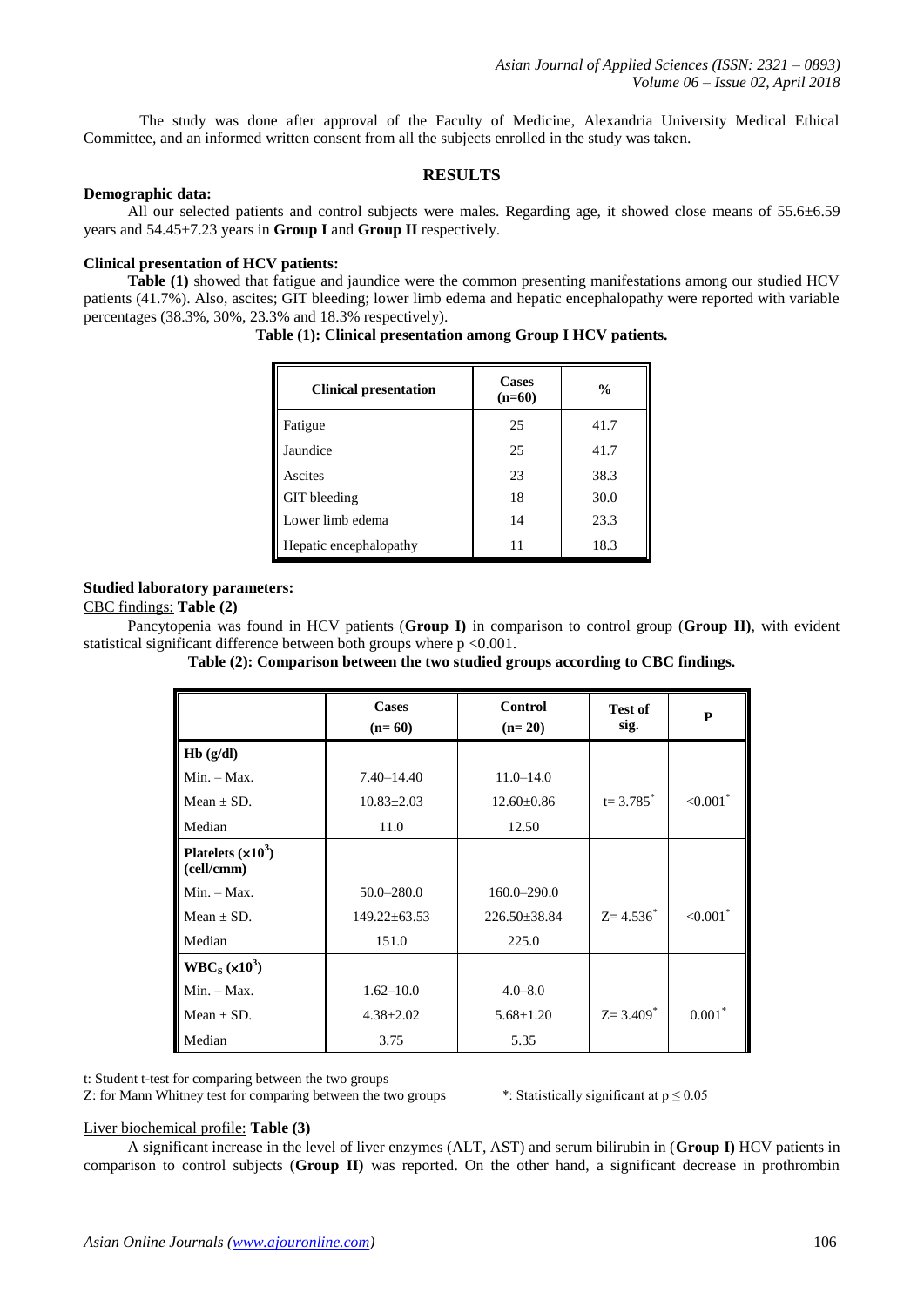activity and serum albumin level was observed in **Group I** HCV patients in comparison to **Group II** control subjects. An evident statistical significant difference was observed between both studied groups, where p <0.001.

| Table (3): Comparison between the two studied groups according to liver biochemical profile. |
|----------------------------------------------------------------------------------------------|
|----------------------------------------------------------------------------------------------|

|                                                             | <b>Cases</b><br>$(n=60)$ | <b>Control</b><br>$(n=20)$ | <b>Test of</b><br>sig. | P                       |
|-------------------------------------------------------------|--------------------------|----------------------------|------------------------|-------------------------|
| ALT (IU/L)                                                  |                          |                            |                        |                         |
| $Min. - Max.$                                               | $23.0 - 124.0$           | $9.0 - 19.0$               |                        |                         |
| Mean $\pm$ SD.                                              | $55.27 \pm 23.22$        | $12.75 \pm 2.88$           | $Z = 6.673$            | $< 0.001$ <sup>*</sup>  |
| Median                                                      | 54.0                     | 12.0                       |                        |                         |
| AST (IU/L)                                                  |                          |                            |                        |                         |
| Min. - Max.                                                 | $14.0 - 94.0$            | $11.0 - 21.0$              |                        |                         |
| Mean $\pm$ SD.                                              | 54.17±19.30              | $16.80 \pm 3.59$           | $t =$<br>14.271*       | ${<}0.001$ <sup>*</sup> |
| Median                                                      | 52.0                     | 17.50                      |                        |                         |
| <b>Total bilirubin</b><br>(mg/dl)                           |                          |                            |                        |                         |
| $Min. - Max.$                                               | $0.40 - 3.60$            | $0.60 - 1.0$               |                        |                         |
| Mean $\pm$ SD.                                              | $1.86 \pm 0.91$          | $0.78 \pm 0.12$            | $t = 8.991$ *          | ${<}0.001$ <sup>*</sup> |
| Median                                                      | 1.60                     | 0.80                       |                        |                         |
| <b>Prothrombin activity</b><br>$\left( \frac{0}{0} \right)$ |                          |                            |                        |                         |
| $Min. - Max.$                                               | $42.0 - 98.0$            | $89.0 - 102.0$             | $t =$                  | ${<}0.001$ <sup>*</sup> |
| Mean $\pm$ SD.                                              | $70.03 \pm 15.09$        | $97.90 \pm 2.83$           | 13.602 <sup>*</sup>    |                         |
| Median                                                      | 74.50                    | 98.0                       |                        |                         |
| Albumin (g/dl)                                              |                          |                            |                        |                         |
| $Min. - Max.$                                               | $1.70 - 4.30$            | $4.20 - 5.10$              |                        |                         |
| Mean $\pm$ SD.                                              | $3.13 \pm 0.76$          | $4.84 \pm 0.28$            | $t =$<br>14.807*       | ${<}0.001$ <sup>*</sup> |
| Median                                                      | 3.20                     | 5.0                        |                        |                         |

t: Student t-test for comparing between the two groups

Z: for Mann Whitney test for comparing between the two groups \*: Statistically significant at  $p \le 0.05$ 

#### HOMA-IR: **Table (4)**

HOMA-IR values were high among **Group I** HCV patients in comparison to **Group II** control subjects, where the means were 3.21±0.92 and 2.26±0.36 in both groups respectively. Moreover, an evident statistical significant difference was observed between both studied groups where  $p \le 0.001$ .

|  | Table (4): Comparison between the two studied groups according to HOMA-IR. |  |  |  |  |
|--|----------------------------------------------------------------------------|--|--|--|--|
|  |                                                                            |  |  |  |  |

|                | <b>Cases</b><br>$(n=60)$ | Control<br>$(n=20)$ | t        | P                       |
|----------------|--------------------------|---------------------|----------|-------------------------|
| <b>HOMA-IR</b> |                          |                     |          |                         |
| $Min. - Max.$  | $1.51 - 4.99$            | $1.6 - 2.86$        |          |                         |
| Mean $\pm$ SD. | $3.21 \pm 0.92$          | $2.26 \pm 0.36$     | $6.560*$ | ${<}0.001$ <sup>*</sup> |
| Median         | 3.30                     | 2.29                |          |                         |

t: Student t-test for comparing between the two groups \*: Statistically significant at  $p \le 0.0$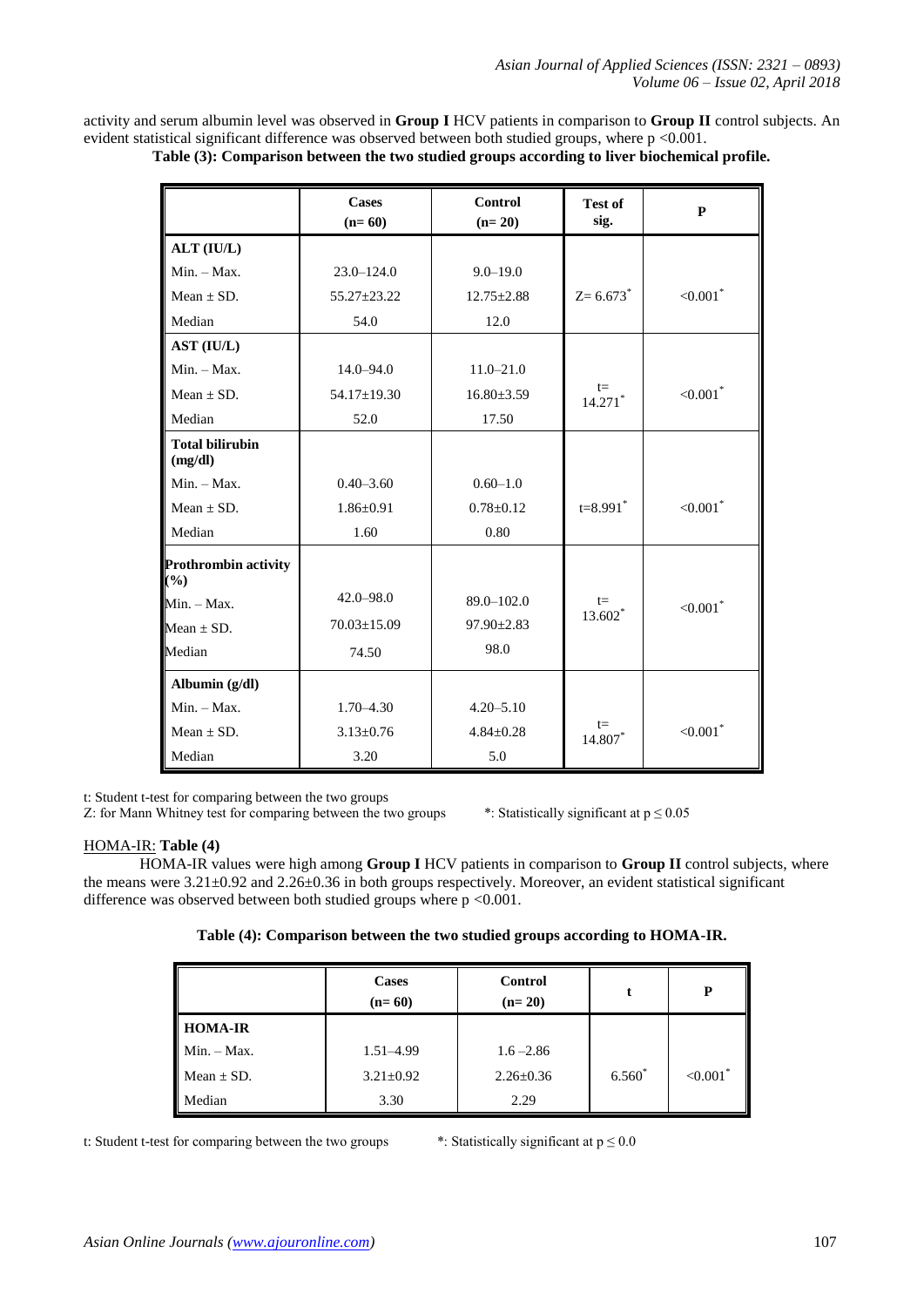#### Vitamin D [25 (OH)D] level: **Table (5)**

A significant decrease in serum Vit D level among HCV patients (**Group I)** was reported in comparison to control group (**Group II**), where the means were  $6.63\pm4.26$  ng/ml and  $24.16\pm8.85$  ng/ml in both groups respectively. A statistical significant difference was observed between both studied groups, where p <0.001. Moreover, all our studied HCV patients had Vit D deficiency. On the other hand, 30% of the normal control subjects had Vit D deficiency, 40% had Vit D insufficiency and 30% had normal sufficient Vit D.

|                          | <b>Cases</b><br>$(n=60)$ |               | <b>Control</b><br>$(n=20)$ |                  | <b>Test of</b>        | p                                       |
|--------------------------|--------------------------|---------------|----------------------------|------------------|-----------------------|-----------------------------------------|
|                          | No.                      | $\%$          | No.                        | $\frac{0}{0}$    | sig.                  |                                         |
| 25 (OH) D                |                          |               |                            |                  |                       |                                         |
| $Min. - Max.$            |                          | $1.0 - 17.60$ |                            | 11.12-50.30      |                       |                                         |
| Mean $\pm$ SD.           | $6.63{\pm}4.26$          |               |                            | $24.16 \pm 8.85$ | $t = 8.536^*$         | ${<}0.001$ *                            |
| Median                   | 5.55                     |               | 22.44                      |                  |                       |                                         |
| Deficiency $(<20)$       | 60                       | 100.0         | 6                          | 30.0             |                       |                                         |
| Insufficient $(20 - 29)$ | $\Omega$                 | 0.0           | 8                          | 40.0             | $\chi^2$ =<br>50.909* | ${}^{\mathrm{MC}}\mathsf{p}$<br>< 0.001 |
| Sufficient (30 - 100)    | $\Omega$                 | 0.0           | 6                          | 30.0             |                       |                                         |

**Table (5): Comparison between the two studied groups according to serum vitamin D (Vit D) level.**

 $X^2$ , p: Chi square test for comparing between the two groups

t: Student t-test for comparing between the two groups \*: Statistically significant at  $p \le 0.05$ 

#### **Acoustic Radiation Force Impulse (ARFI): Table (6)**

ARFI readings in HCV patients (**Group I)** ranged from 1.13–2.97 m/s with a median of 1.75 m/s, these values were much higher in comparison to ARFI readings of control group (**Group II)** which ranged from 0.80–1.10 m/s with a median of 0.89 m/s. A statistical significant difference was detected between both studied groups as regards liver stiffness, where liver stiffness increased evidently in HCV patients.

|                | <b>Cases</b><br>$(n=60)$ | Control<br>$(n=20)$ |         |                        |
|----------------|--------------------------|---------------------|---------|------------------------|
| <b>ARFI</b>    |                          |                     |         |                        |
| Min. - Max.    | $1.13 - 2.97$            | $0.80 - 1.10$       |         |                        |
| Mean $\pm$ SD. | $1.80 \pm 0.45$          | $0.92 \pm 0.10$     | 13.987* | $< 0.001$ <sup>*</sup> |
| Iedian         | l.75                     | 0.89                |         |                        |

t: Student t-test for comparing between the two groups \*: Statistically significant at  $p \le 0.05$ 

#### **Correlation between serum Vit D level/ARFI readings and different studied laboratory parameters in Group I HCV patients: Table (7)**

Serum Vit D level showed positive correlation with platelets count and negative correlation with HOMA-IR. On the other hand, ARFI readings showed positive correlation with HOMA-IR and negative correlation with serum Vit D level.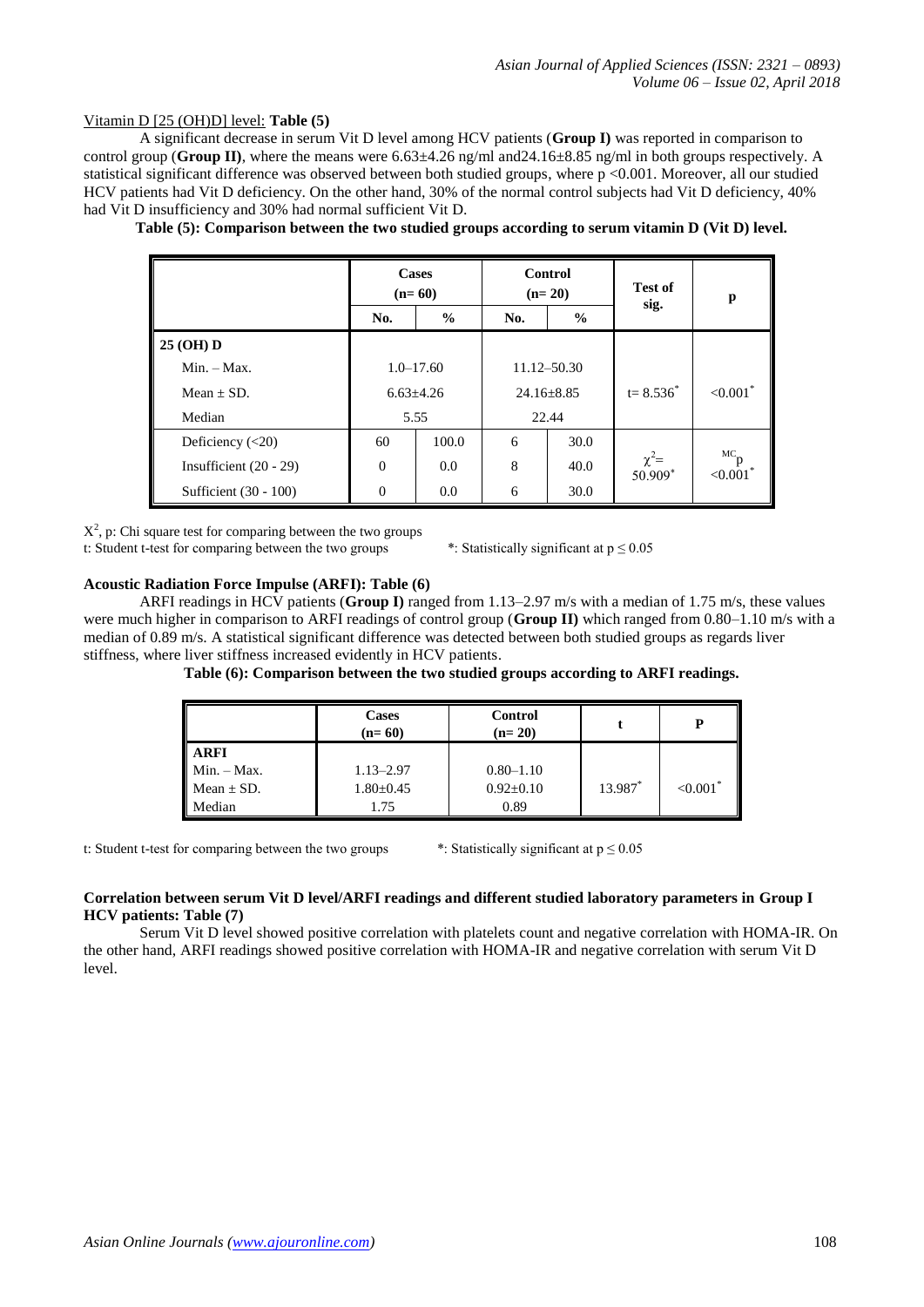|                                       |           | Vit D    |             | <b>ARFI</b>             |  |
|---------------------------------------|-----------|----------|-------------|-------------------------|--|
|                                       | r         | p        | $\mathbf r$ | p                       |  |
| <b>HCV-RNA</b>                        | 0.201     | 0.123    | $-0.235$    | 0.071                   |  |
| <b>ALT</b>                            | $-0.033$  | 0.804    | 0.112       | 0.394                   |  |
| <b>AST</b>                            | $-0.053$  | 0.687    | $-0.111$    | 0.399                   |  |
| <b>Prothrombin</b><br><b>Activity</b> | 0.129     | 0.324    | 0.238       | 0.067                   |  |
| T. bilirubin                          | $-0.182$  | 0.165    | $-0.104$    | 0.430                   |  |
| <b>Albumin</b>                        | 0.215     | 0.099    | 0.206       | 0.114                   |  |
| <b>Platelets</b>                      | $0.315*$  | $0.014*$ | 0.067       | 0.613                   |  |
| <b>HOMA-IR</b>                        | $-0.309*$ | $0.016*$ | $0.544*$    | ${<}0.001$ *            |  |
| <b>Vitamin D</b>                      |           |          | $-0.486*$   | ${<}0.001$ <sup>*</sup> |  |

#### **Table (7): Correlation between serum Vit D level/ARFI readings and different studied laboratory parameters in Group I HCV patients.**

r: Pearson coefficient \*: Statistically significant at  $p \le 0.05$ 

#### **Sensitivity, specificity and accuracy of Vit D and ARFI in the diagnosis of hepatic fibrosis in HCV Group I patients:**

The receiver operating characteristics (ROC) analysis to study Vit D diagnostic ability in the diagnosis of hepatic fibrosis showed that Vit D at the best cut-off value of 14.3 ng/ml had a sensitivity of 95%, specificity of 90%, positive predictive value (PPV) of 96.61 %, negative predictive value (NPV) of 85.71% and area under the curve  $(AUC)= 0.985.$ 

Moreover, ROC analysis to study ARFI diagnostic ability in the diagnosis of hepatic fibrosis showed that ARFI at the best cut-off value of 1.1 m/s had a sensitivity of 100%, specificity of 100%, positive predictive value (PPV) of 100 %, negative predictive value (NPV) of 100% and area under the curve (AUC)= 1.000.

## **DISCUSSION**

In the present study, we excluded females because there are some evidences that the serum level of Vit D differs by sex and insufficient status has been linked to female sex. (Daly RM et al, 2012, 26–35) Regarding age, it showed close means of 55.6±6.59 years and 54.45±7.23 years in **Group I** and **Group II** respectively. This agrees with the largest population-based study in Egypt, where HCV prevalence was significantly increased in the fifth decade. (Abdel-Aziz F et al, 2000, 111–5)

Fatigue; jaundice; ascites; GIT bleeding; lower limb edema and hepatic encephalopathy were reported among our studied HCV patients with variable percentages. This was consistent with other authors who reported similar presenting manifestations among their studied patients. [\(Poynard T](https://www.ncbi.nlm.nih.gov/pubmed/?term=Poynard%20T%5BAuthor%5D&cauthor=true&cauthor_uid=12081607) et al, 2002, 295-303) and [\(Stephen L et al,](https://www.ncbi.nlm.nih.gov/pubmed/?term=Chen%20SL%5BAuthor%5D&cauthor=true&cauthor_uid=16614742) 2006; 47– 52)

As regards hematological findings, pancytopenia was found in our studied HCV patients, this finding agrees with the results of a study made by Streiff MB et al, 2002, 947-52. Also, disturbed liver biochemical profile among our studied HCV patients was in consistent with other studies. (Faisal MS et al, 2008, 1011-8) and [\(Croquet V](https://www.ncbi.nlm.nih.gov/pubmed/?term=Croquet%20V%5BAuthor%5D&cauthor=true&cauthor_uid=12362105) et al, 2002, 1133- 41)

In the present study, HOMA-IR values were significantly higher in HCV patients **(Group I)** in comparison to control subjects **(Group II)**. This was reported by other authors who found that IR was evident among HCV patients. (Maeno T et al, 2003, 1358- 63) and [\(Kawaguchi T](https://www.ncbi.nlm.nih.gov/pubmed/?term=Kawaguchi%20T%5BAuthor%5D&cauthor=true&cauthor_uid=15509521) et al, 2004, 1499-508)

In the present work, there was a significant decrease in serum Vit D level among HCV patients **(Group I)** in comparison to control subjects **(Group II)**, this was in agreement with several studies which reported low serum Vit D levels among HCV and hepatic decompensation patients. (Petta S et al, 2010, 1158–67) and (Mariana CS et al, 2015, 99- 107)

In our study, there was a significant difference between both studied groups regarding ARFI readings (p <0.001), where ARFI readings were evidently high among HCV patients **(Group I)**. This was in accordance with many recent studies. (Castéra L et al, 2005, 343–50), (Sporea I et al, 2010, 26-31) and [\(Su-Mei L](https://www.ncbi.nlm.nih.gov/pubmed/?term=Li%20SM%5BAuthor%5D&cauthor=true&cauthor_uid=25071348) et al, 2014, 9528–33)

In the present study, there was an evident negative correlation between serum Vit D level and IR measured by HOMA-IR. This was in agreement with Gandhe MB et al, 2013, 2438, who found that Vit D levels were much lower in diabetic patients when compared to non-diabetics. On the other hand, ARFI readings showed positive correlation with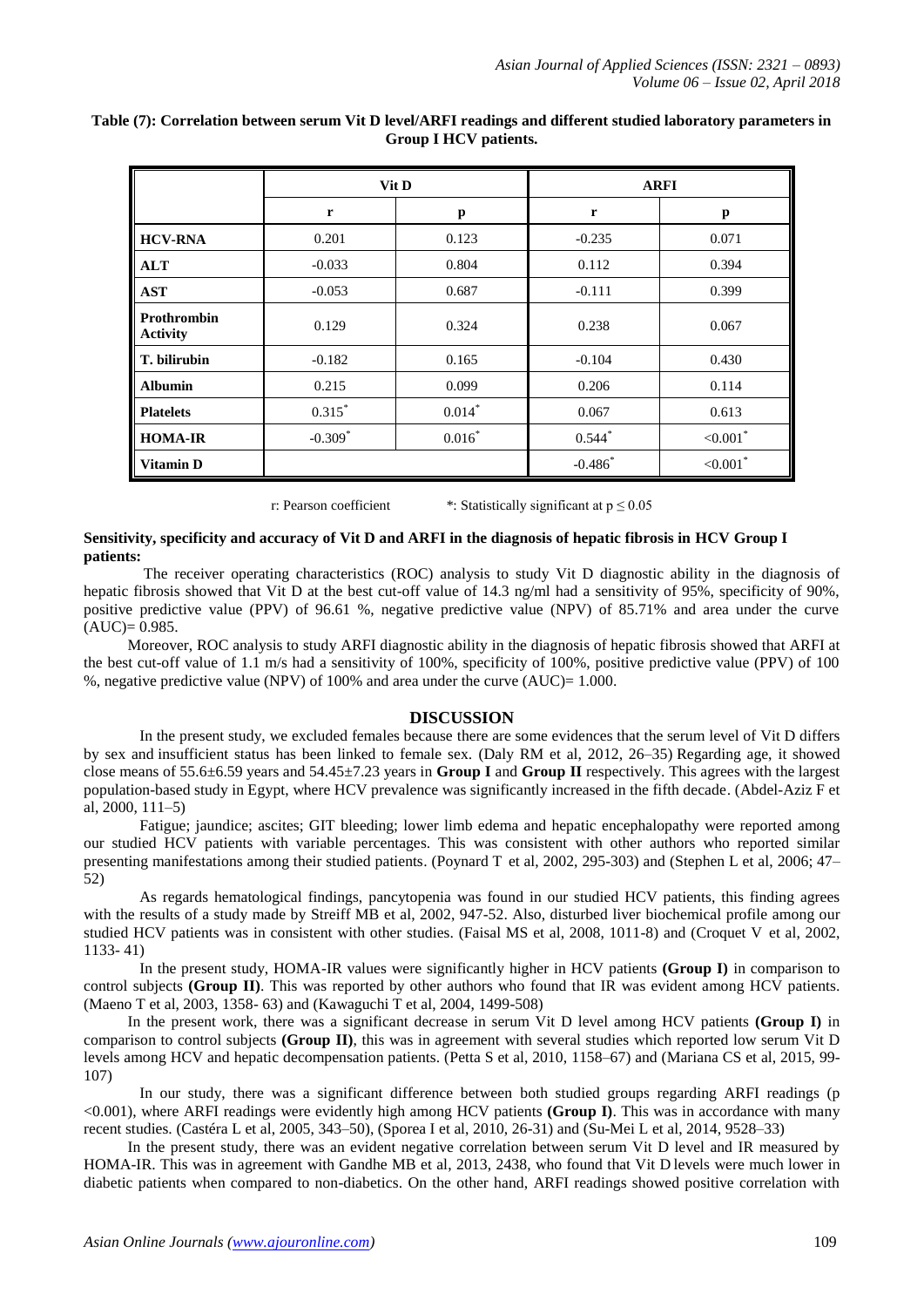HOMA-IR and negative correlation with serum Vit D level. In accordance with our results, studies showed that low levels of Vit D are associated with fibrosis and suggested that these low levels may predict hepatic decompensation and mortality in patients with chronic liver failure. (Putz-Bankuti C et al, 2012, 845–51) and (Baur K et al, 2012, 635–43)

In our study, Vit D at the best cut-off value of 14.3 ng/ml and ARFI at the best cut-off value of 1.1 m/s had a high ability for the diagnosis of liver fibrosis. This was in accordance with other studies which reported nearby values. (Garcia-Alvarez M et al, 2014, 1541–50) and (El Said HI et al, 2014[, 79–82](http://journals.lww.com/eglj/toc/2014/07000))

*"This research did not receive any specific fund or grant from any funding agency and the authors reported no conflicts of interest to declare".*

#### **REFERENCES**

- Abdel-Aziz F, Habib M, Mohamed MK, Abdel-Hamid M, Gamil F, [Madkour S,](https://www.ncbi.nlm.nih.gov/pubmed/?term=Madkour%20S%5BAuthor%5D&cauthor=true&cauthor_uid=10869297) et al. Hepatitis C virus (HCV) infection in a community in the Nile Delta: population description and HCV prevalence. Hepatology 2000; 32: 111–5.
- Baur K, Mertens JC, Schmitt J, Iwata R, Stieger B, Eloranta JJ, et al. Combined effect of 25-OH vitamin D plasma levels and genetic vitamin D receptor (NR 1I1) variants on fibrosis progression rate in HCV patients. Liver Int 2012; 32: 635–43.
- [Bode JG,](https://www.ncbi.nlm.nih.gov/pubmed/?term=Bode%20JG%5BAuthor%5D&cauthor=true&cauthor_uid=17467654) [Brenndörfer ED,](https://www.ncbi.nlm.nih.gov/pubmed/?term=Brennd%C3%B6rfer%20ED%5BAuthor%5D&cauthor=true&cauthor_uid=17467654) [Häussinger D.](https://www.ncbi.nlm.nih.gov/pubmed/?term=H%C3%A4ussinger%20D%5BAuthor%5D&cauthor=true&cauthor_uid=17467654) Subversion of innate host antiviral strategies by the hepatitis C virus. [Arch Biochem Biophys](https://www.ncbi.nlm.nih.gov/pubmed?term=since+its+discovery+in+1989,+hcv+has+been+recognized+as+a+major+cause+of+chronic+liver+disease+world+wide&cmd=DetailsSearch) 2007; 462[2]: 254-65.
- Castéra L, Vergniol J, Foucher J. Prospective comparison of transient elastography, Fibrotest, APRI, and liver biopsy for the assessment of fibrosis in chronic hepatitis C. Gastroenterology 2005; 128: 343–50.
- [Croquet V,](https://www.ncbi.nlm.nih.gov/pubmed/?term=Croquet%20V%5BAuthor%5D&cauthor=true&cauthor_uid=12362105) [Vuillemin E,](https://www.ncbi.nlm.nih.gov/pubmed/?term=Vuillemin%20E%5BAuthor%5D&cauthor=true&cauthor_uid=12362105) [Ternisien C,](https://www.ncbi.nlm.nih.gov/pubmed/?term=Ternisien%20C%5BAuthor%5D&cauthor=true&cauthor_uid=12362105) [Pilette C,](https://www.ncbi.nlm.nih.gov/pubmed/?term=Pilette%20C%5BAuthor%5D&cauthor=true&cauthor_uid=12362105) [Oberti F,](https://www.ncbi.nlm.nih.gov/pubmed/?term=Oberti%20F%5BAuthor%5D&cauthor=true&cauthor_uid=12362105) [Gallois Y,](https://www.ncbi.nlm.nih.gov/pubmed/?term=Gallois%20Y%5BAuthor%5D&cauthor=true&cauthor_uid=12362105) et al. Prothrombin index is an indirect marker of severe liver Fibrosis. Eur J Gastroenteral Hepatol 2002; 14: 1133- 41.
- Daly RM, Gagnon C, Lu ZX, Magliano DJ, Dunstan DW, Sikaris KA. Prevalence of vitamin D deficiency and its determinants in Australian adults aged 25 years and older: a national, population-based study. Clin Endocrinol 2012; 77: 26–35.
- El Said HI, Ashraf NE, Fathallah SM, Perihan ES, Sarah FM. Study of hepatic stiffness in hepatitis C virusrelated liver diseases by acoustic radiation force impulse imaging. Egyptian Liver J [2014; 4\[3\]: 79–82.](http://journals.lww.com/eglj/toc/2014/07000)
- Faisal MS, Ali B, Hussa AH, Suhail A, Osama A, Ayman AA, et al. Is serum transaminase level a reliable marker of histological disease in chronic Hepatitis C infection. Liver Int 2008; 28[7]: 1011-8.
- Frank C, Mohamed MK, Strickland GT, Lavanchy D, Arthur RR, Magder LS, Elkhoby T, Abdel-wahab Y, Aly Ohn ES, Anwar W, Sallam I. The role of parentral antishistosomal therapy in the spread of hepatitis C virus in Egypt. Lancet 2000; 355: 887-91.
- Friedman SL. Liver fibrosis-from bench to bedside. J Hepatol 2003; 38: 38–53.
- Friedrich-Rust M, Wunder K, Kriener S, Sotoudeh F. Liver fibrosis in viral hepatitis: noninvasive assessment with acoustic radiation force impulse imaging versus transient elastography. Radiology 2009; 252: 595–604.
- Gandhe MB, Jain K, Gandhe SM. Evaluation of 25 (OH) Vitamin D3 with Reference to Magnesium Status and Insulin Resistance in T2DM. JCDR 2013; 7[11]: 2438.
- [García-Álvarez M,](https://www.ncbi.nlm.nih.gov/pubmed/?term=Garc%C3%ADa-%C3%81lvarez%20M%5BAuthor%5D&cauthor=true&cauthor_uid=24975775) [Pineda-Tenor D,](https://www.ncbi.nlm.nih.gov/pubmed/?term=Pineda-Tenor%20D%5BAuthor%5D&cauthor=true&cauthor_uid=24975775) [Jiménez-Sousa MA,](https://www.ncbi.nlm.nih.gov/pubmed/?term=Jim%C3%A9nez-Sousa%20MA%5BAuthor%5D&cauthor=true&cauthor_uid=24975775) [Fernández-Rodríguez A,](https://www.ncbi.nlm.nih.gov/pubmed/?term=Fern%C3%A1ndez-Rodr%C3%ADguez%20A%5BAuthor%5D&cauthor=true&cauthor_uid=24975775) [Guzmán-Fulgencio M,](https://www.ncbi.nlm.nih.gov/pubmed/?term=Guzm%C3%A1n-Fulgencio%20M%5BAuthor%5D&cauthor=true&cauthor_uid=24975775) [Resino](https://www.ncbi.nlm.nih.gov/pubmed/?term=Resino%20S%5BAuthor%5D&cauthor=true&cauthor_uid=24975775)  [S.](https://www.ncbi.nlm.nih.gov/pubmed/?term=Resino%20S%5BAuthor%5D&cauthor=true&cauthor_uid=24975775) Relationship of vitamin D status with advanced liver fibrosis and response to hepatitis C virus therapy: a metaanalysis. Hepatology 2014; 60: 1541–50.
- Hanley AJG, Williams K, Gonzalez C, Wagenknecht LE, Stern MP, Haffner SM, et al. prediction of type 2 diabetes using simple measure of insulin resistance. Diabetes 2003; 52: 463-9.
- Holick MF, Binkley NC, Bischoff-Ferrari HA, Gordon CM, Hanley DA, Heaney RP, et al. Evaluation, treatment, and prevention of vitamin D deficiency: an Endocrine Society clinical practice guideline. J Clin Endocrinol Metab 2011; 96: 1911–30.
- [Kawaguchi T,](https://www.ncbi.nlm.nih.gov/pubmed/?term=Kawaguchi%20T%5BAuthor%5D&cauthor=true&cauthor_uid=15509521) [Yoshida T,](https://www.ncbi.nlm.nih.gov/pubmed/?term=Yoshida%20T%5BAuthor%5D&cauthor=true&cauthor_uid=15509521) [Harada M,](https://www.ncbi.nlm.nih.gov/pubmed/?term=Harada%20M%5BAuthor%5D&cauthor=true&cauthor_uid=15509521) [Hisamoto T,](https://www.ncbi.nlm.nih.gov/pubmed/?term=Hisamoto%20T%5BAuthor%5D&cauthor=true&cauthor_uid=15509521) [Nagao Y,](https://www.ncbi.nlm.nih.gov/pubmed/?term=Nagao%20Y%5BAuthor%5D&cauthor=true&cauthor_uid=15509521) [Ide T,](https://www.ncbi.nlm.nih.gov/pubmed/?term=Ide%20T%5BAuthor%5D&cauthor=true&cauthor_uid=15509521) et al. Hepatitis C virus down-regulates insulin receptor substrates 1 and 2 through up-regulation of suppressor of cytokine signaling 3. [Am J Pathol](https://www.ncbi.nlm.nih.gov/pubmed/?term=Hepatitis+C+virus+down-regulates+insulin+receptor+substrates+1+and+2+through+up-regulation+of+suppressor+of+cytokine+signaling+3) 2004; 165[5]: 1499-508.
- Kochupillai N. The physiology of vitamin D: Current concepts. Indian J Med Res 2008; 127: 256-62.
- Kumar D, Farrell GC, Fung C. Hepatitis C virus genotype 3 is cytopathic to hepatocytes: Reversal of hepatic steatosis after sustained therapeutic response. Hepatology 2002; 36: 1266–72.
- Le Roith D, Zick Y. Recent advances in our understanding of insulin action and insulin resistance. Dia Care 2001; 24: 588-97.
- Lips P. Vitamin D physiology. Prog Biophys Mol Biol 2006; 92: 4-8.
- Maeno T, Okumura A, Ishikawa T. Mechanisms of increased insulin resistance in non-cirrhotic patients with chronic hepatitis C virus infection. J Gastroenterol Hepatol 2003; 18: 1358- 63.
- Mariana CS, Telma ES, Maria LA, Mara SP, Letica MW, David AG, et al. Factors associated with 25 hydroxyvitamin D levels in patients with liver cirrhosis. Ann Hepatol 2015; 14: 99-107.
- Marra F. Hepatic stellate cells and the regulation of liver inflammation. J Hepatol 1999; 31: 1120–30.